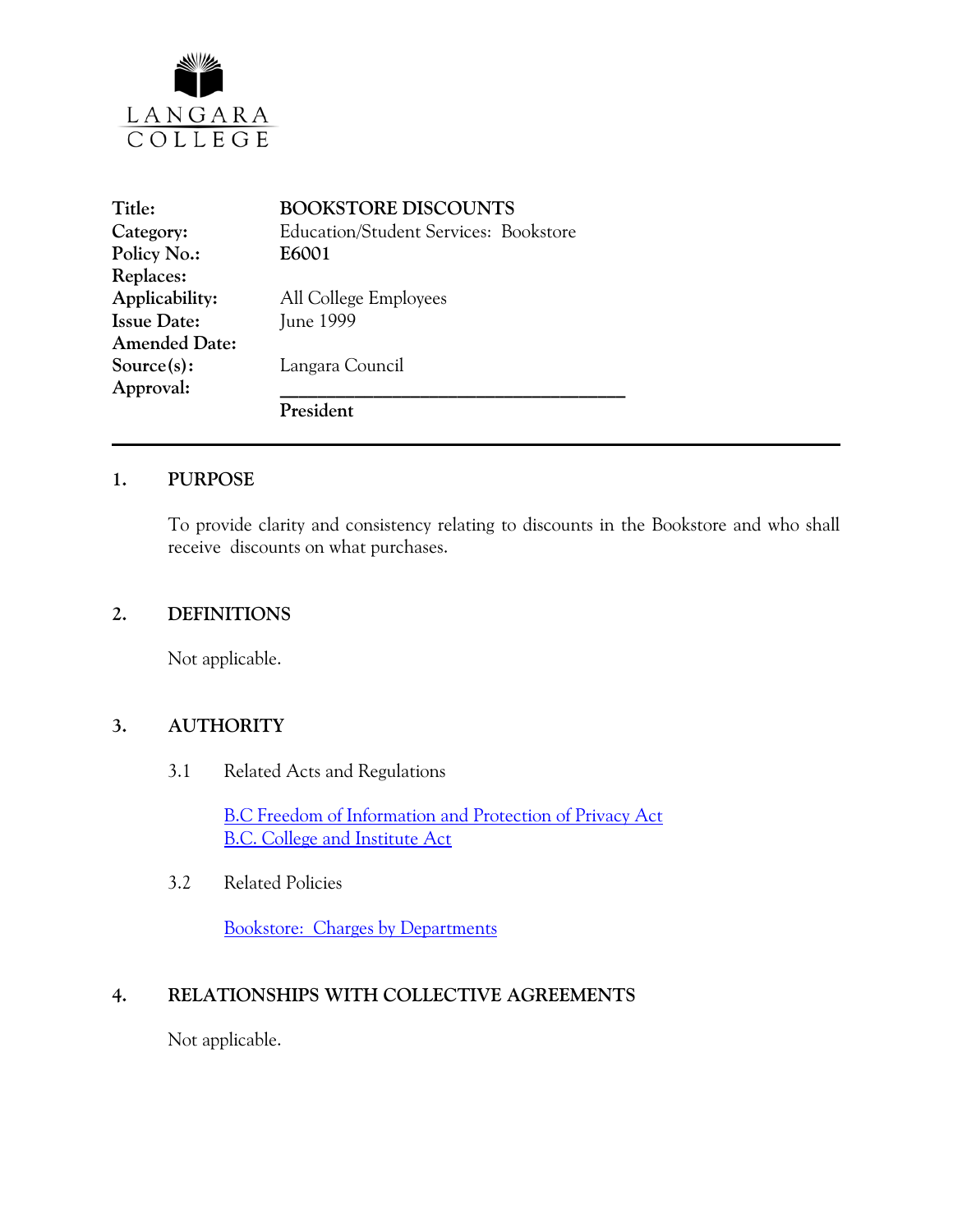## **5. POLICY**

All employees of Langara College will be treated equally and may receive discounts at the Langara College Bookstore on designated items for sale in the Bookstore.

## **6. GUIDELINES/STANDARDS**

Not applicable.

## **7. EXCEPTIONS**

On approval of the President or Bursar, College gifts may be acquired at cost of acquisition, including freight.

## **8. PROCEDURES**

- 8.1 The Bookstore Manager, in consultation with the Director of Library, Media and Bookstore Services and the Dean of Student and Education Support Services, shall be responsible for developing and maintaining a list of items for which employees shall receive discounts.
- 8.2 Individual discounts:
	- 8.2.1 All Langara employees are entitled to the same discounts, as per the following table.

| <b>ELIGIBLE FOR 10% DISCOUNT</b> | <b>NO DISCOUNTS</b>  |
|----------------------------------|----------------------|
| Backpacks                        | <b>Bike Cards</b>    |
| Cards & Wrap                     | <b>Bus Passes</b>    |
| Clothing                         | Candy                |
| Gift Items                       | Cigarettes           |
| Magazines                        | Newspapers           |
| Stationary (taxable)             | Phone Cards          |
| Stationary                       | Postage Stamps       |
| Trade Books                      | Software             |
|                                  | Textbooks (new/used) |